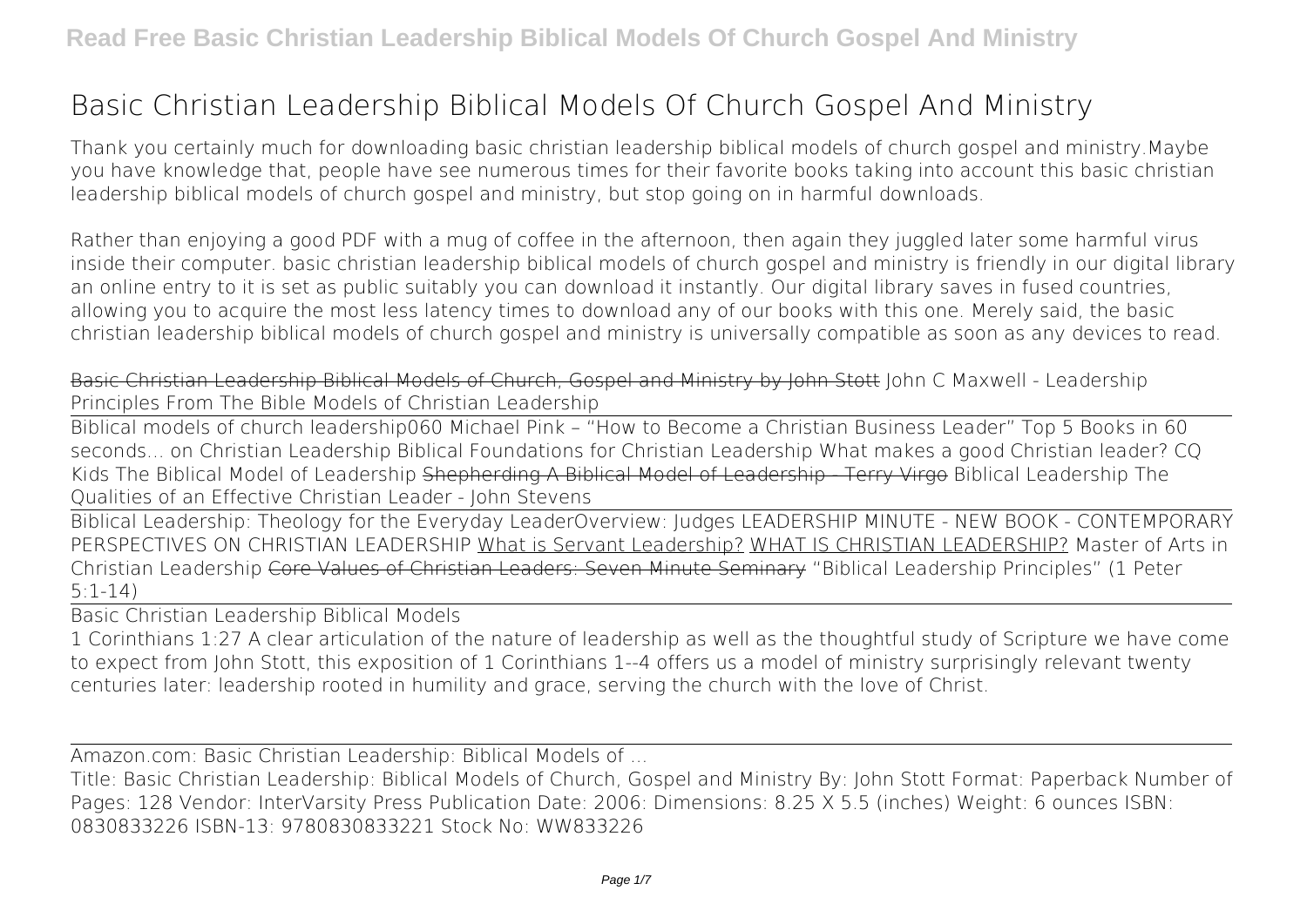Basic Christian Leadership: Biblical Models of Church ...

Basic Christian Leadership: Biblical Models of Church, Gospel and Ministry - Kindle edition by Stott, John. Download it once and read it on your Kindle device, PC, phones or tablets. Use features like bookmarks, note taking and highlighting while reading Basic Christian Leadership: Biblical Models of Church, Gospel and Ministry.

Basic Christian Leadership: Biblical Models of Church ...

Start your review of Basic Christian Leadership: Biblical Models of Church, Gospel and Ministry. Write a review. Dec 08, 2012 Tim rated it really liked it. Shelves: leadership. This is a simple yet challenging book that exposes surprising and challenging insights from 1 Corinthians chapters 1-4. The author ...

Basic Christian Leadership: Biblical Models of Church ...

Basic Christian Leadership: Biblical Models of Church, Gospel and M - GOOD. \$4.39. Free shipping . BUY 1, GET 1 AT 5% OFF (add 2 to cart) See all eligible items. Picture Information. Opens image gallery. Image not available. X. Have one to sell? Sell now - Have one

Basic Christian Leadership: Biblical Models of Church ... Basic Christian Leadership: Biblical Models of Church, Gospel and Ministry. Basic Christian Leadership. : John Stott. InterVarsity Press, Mar 23, 2006 - Religion - 128 pages. 1 Review. Leadership...

Basic Christian Leadership: Biblical Models of Church ...

A clear articulation of the nature of leadership as well as the thoughtful study of Scripture we have come to expect from John Stott, this exposition of 1 Corinthians 1--4 offers us a model of ministry surprisingly relevant twenty centuries later: leadership rooted in humility and grace, serving the church with the love of Christ.

Basic Christian Leadership - InterVarsity Press Biblical Models Of Christian Leadership, Part 4 - The Servant Model (3) Related Topics: Issues in Church Leadership/Ministry, Pastors. Report Inappropriate Ad. Roger Pascoe. Since 2001, Roger has been the President of the Institute for Biblical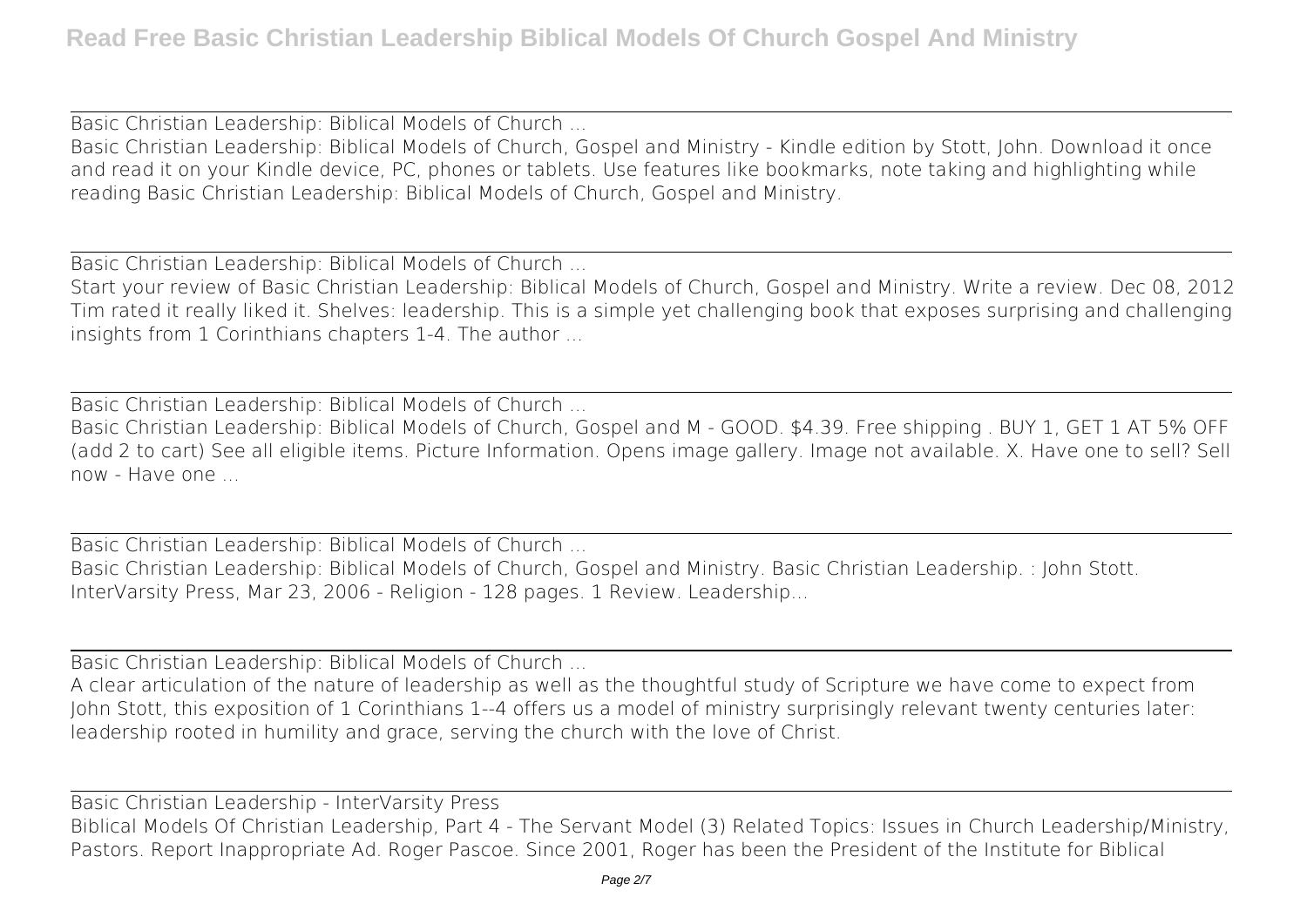Preaching (IBP), Cambridge, ON, whose mission is to "strengthen the church in biblical preaching ...

Biblical Models Of Christian Leadership | Bible.org Generally, I think it is true to say that the biblical model of Christian leadership is embraced in two terms – (1) shepherd; and (2) servant. In this article we will examine the "shepherd-leader" model, which seems to be the predominant biblical model of church leadership. This paradigm is all-embracing in that it represents all aspects of leadership:

Biblical Models Of Christian Leadership, Part 1 - The ...

The most memorable aspect of effective leadership of a pastor is when he has survived the polarities of differing opinions and modeled having each side respect the other's. 5. Moses: "Blind your eyes to petty criticism." Moses was seen as the patient leader of a people with little faith (Ex. 16:8, 16-20).

Seven biblical models of leadership - lifeway.com BASIC CHRISTIAN LEADERSHIP:BIBLICAL MODELS OF CHURCH, GOSPEL, & MINISTRY. Price: \$16.00. Quantity Per Item; 1 - 4: \$12.48: 5 - 9: \$11.84: 10 - 20: \$11.04: 21 + \$10.72: Availability: Product usually ships in 2 to 3 business days. Quantity Add to Cart Add to Wishlist

PCA Bookstore - BASIC CHRISTIAN LEADERSHIP:BIBLICAL MODELS ...

Abraham, Moses, Saul, David, Nehemiah, the Hebrew prophets, and Jesus are biblical models of leadership from which the black church has drawn its inspiration and commitment to the dream of God. Biblical paradigms of leadership suggest that religious leadership is a response to a divine call to be in the service of God's love and justice.

The Biblical Foundations of Leadership - Divinity School Basic Christian Leadership: Biblical Models of Church, Gospel and Ministry 128. by John Stott. Paperback \$ 16.00. Paperback. \$16.00. NOOK Book. \$11.99. View All Available Formats & Editions. Ship This Item — Qualifies for Free Shipping Buy Online, Pick up in Store Check Availability at Nearby Stores.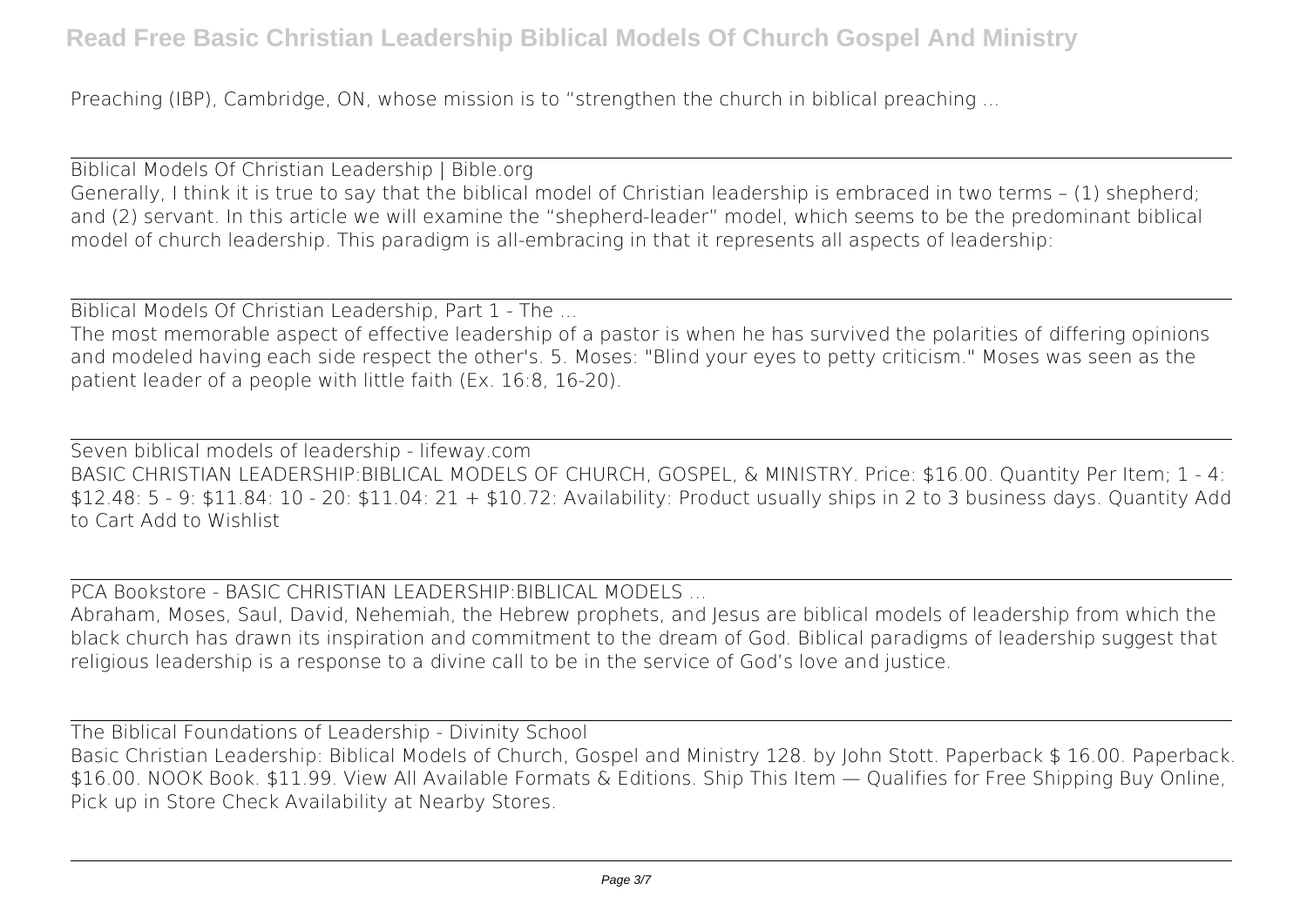Basic Christian Leadership: Biblical Models of Church ...

Basic Christian Leadership : Biblical Models of Church, Gospel and Ministry by John Stott (2006, Perfect) The lowest-priced brand-new, unused, unopened, undamaged item in its original packaging (where packaging is applicable). Packaging should be the same as what is found in a retail store, unless the item is handmade or was packaged by the manufacturer in nonretail packaging, such as an unprinted box or plastic bag.

Basic Christian Leadership : Biblical Models of Church ...

Old Testament Leadership Models Let's begin by defining leadership. Leadership is a God given appointment accompanied by a specific anointing and authority to carry out God's plan, not only in the leader but in the followers as well. Joshua's appointment to lead Israel shows us many leadership qualities and is worth considering.

Biblical Models of Worship Leadership - ChurchLeaders But Proverbs 16:5 says the proud of heart are "an abomination" to God. Being arrogant does not help model or demonstrate Christ's interests. Rather, it is in direct conflict with Christian leadership. Pride goes before destruction, And a haughty spirit before a fall. Better to be of a humble spirit with the lowly,

What Is Christian Leadership? 8 Principles | CU Online Title: Basic Christian Leadership: Biblical Models of Church, Gospel and Ministry By: John Stott Format: Paperback Number of Pages: 128 Vendor: InterVarsity Press Publication Date: 2006: Dimensions: 8.25 X 5.5 (inches) Weight: 6 ounces ISBN: 0830833226 ISBN-13: 9780830833221 Stock No: WW833226 Basic Christian Leadership: Biblical Models of Church ...

Basic Christian Leadership Biblical Models Of Church ...

Pastors feel that they must project strength and certainty in order to preach and minister credibly. Too often our models of leadership are shaped more by culture than by Christ.John Stott offers an alternative vision in this biblical approach to servant leadership, exemplified by the apostle Paul in his ministry to the church in Corinth. Above all, Stott reassures us that God is at work even in the midst of our human weakness."God chose the foolish things of the world to shame the wise; God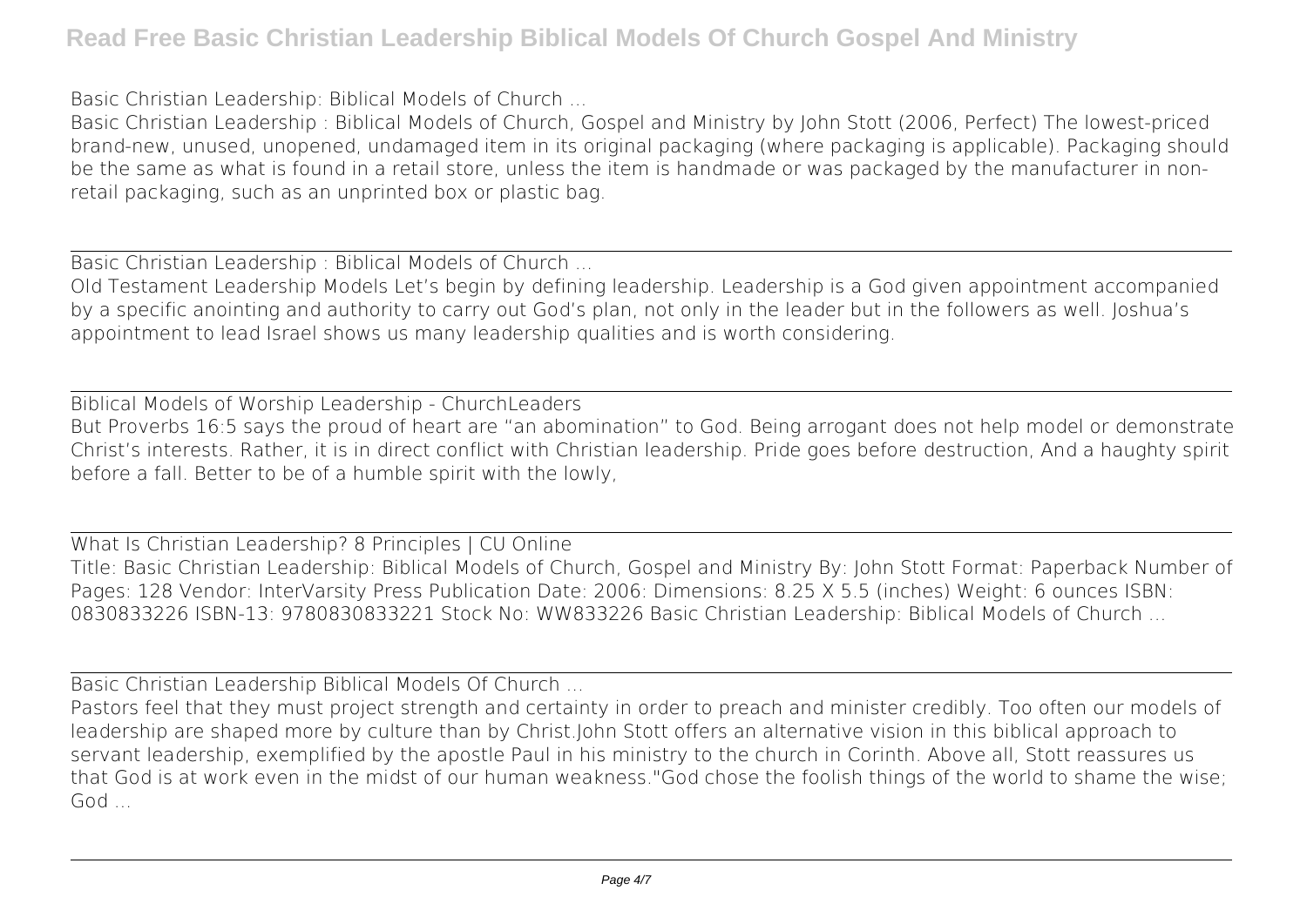## **Read Free Basic Christian Leadership Biblical Models Of Church Gospel And Ministry**

Basic Christian Leadership: Biblical Models of Church ...

are the heart, head, and hands (Gunter, 2018). The basic leadership characteristics create components for a model shepherd-leader in accordance with the Old and New Testament (Gunter, 2018). The praxis priority should be impact prayer, reflection, and worship (Robinson, 2016). The need for leaders to find themselves in their gifts and abilities that they have with the passions and interests ...

Leadership today is no easy task. Too often our models of leadership are shaped more by culture than by Christ. John Stott rejects popular models of leadership and holds up instead the servant leadership exemplified by Paul in his ministry to the church in Corinth. Stott reassures us that God is at work even in the midst of human weakness.

This nine-session LifeGuide Bible Study by John Stott is based on his book Basic Christian Leadership and covers the first four chapters of 1 Corinthians, in which Paul responds to a complex church situation and to questions the Corinthians have addressed to him. He does so with clarity, wisdom, humility, love and gentleness—qualities that we can learn from as leaders today.

John Stott found on his many travels that contemporary models of Christian leadership were often shaped more by culture than by Christ. In stark contrast, he urges that our view be determined by our view of the church, not the other way round. Focusing on 1 Corinthians 1 - 4, he demonstrates the centrality of the theme of 'power through weakness'. He explains the role of the Holy Spirit in God's revelation, and examines four of Paul's most striking models of ministry, each of which is an aspect of humility. Over against seductive styles of leadership being advocated by the wisdom of the world, he urges Christian leaders to be characterized above all else by 'the meekness and gentleness of Christ'.

Leadership among God's people is not a matter of easy answers or simple solutions. There is no foolproof list of character traits that one can acquire and develop in order to be a successful leader. Authentic leadership is a complex interaction of the leader's gifts and calling, the people's needs and response, the particular situation of the moment, and, above all, the guidance of the Holy Spirit. Birch and Parks believe if we wish to understand the intricate and messy character of leadership in the church, the obvious place to start is Scripture. The Bible portrays leaders not as heroes placed on a pedestal, but rather as flawed and fallen human beings who nonetheless work with the people around them and with the situation at hand to move toward accomplishing the will of God. Ducking Spears, Dancing Madly is a penetrating look at church leadership through the stories of Saul, David, and other central Old Testament figures. The authors demonstrate that those who have a clear and honest understanding of the triumphs and flaws of the individuals who lead God's people in Scripture will be better prepared to lead God's people today. In order to provide that understanding, they engage in a dialogue with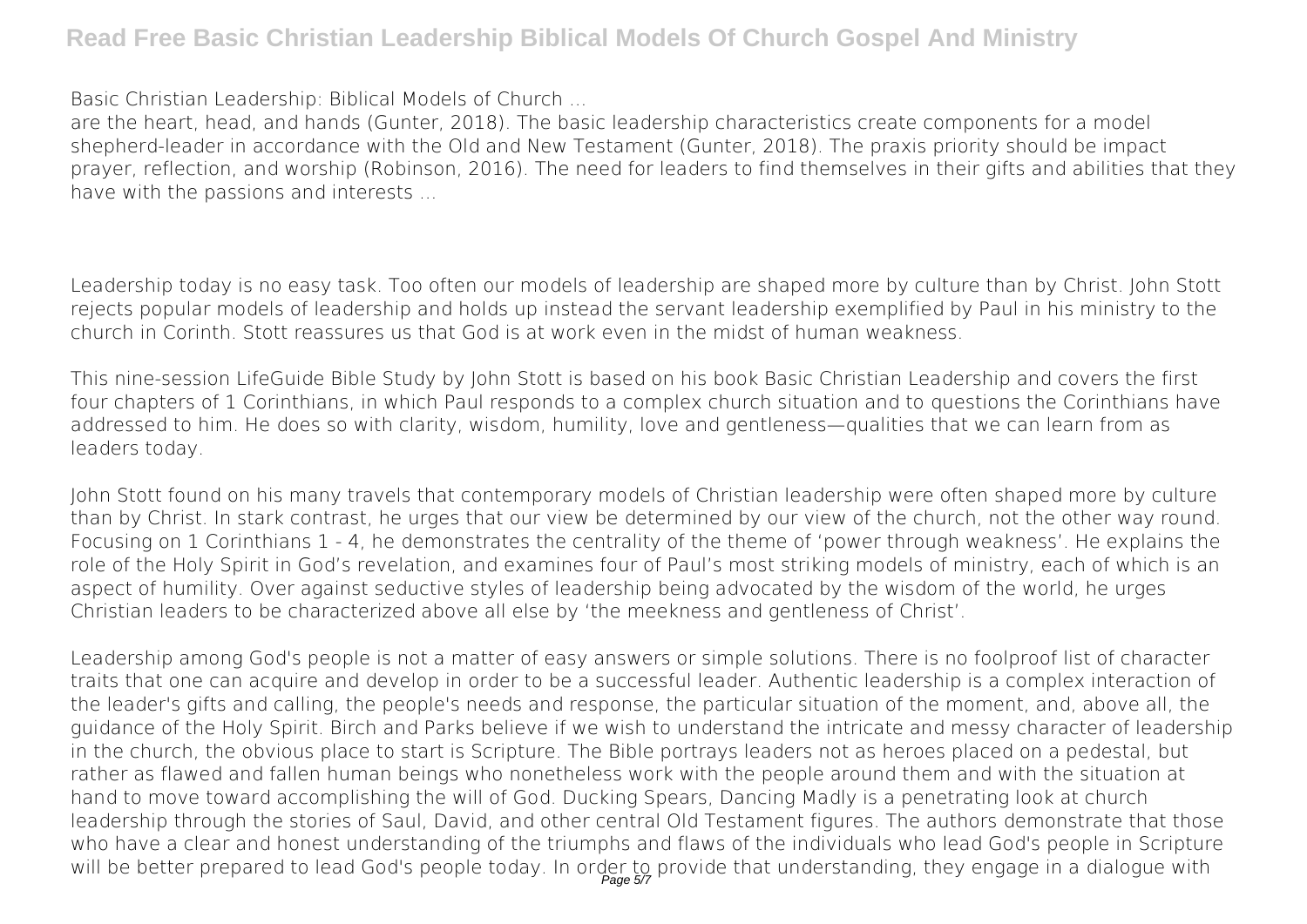the books of 1 and 2 Samuel, texts that portray the people of Israel in frequent social and political transition, and hence in need of effective leadership

Walter C. Wright develops a biblical management model that fosters an environment of active participation in an organization's mission. Foreword by Richard J. Mouw and Eugene H. Peterson.

Christian Leadership Essentials finds university president David S. Dockery assembling a great wealth of tried and true insights on the distinctive methods of leading Christian organizations and institutions. No matter how much experience a faith-based leader may already have, there are plenty of fresh thoughts and indispensable guiding principles here on topics including finance and budget planning, mission and vision, employee relations, theological foundations, mentoring, crisis management, and more. A majority of the nineteen contributors are active academic presidents, including Robert B. Sloan (Houston Baptist University; "A Biblical Model of Leadership"), Judson Carlberg (Gordon College; "Managing the Organization"), Jon Wallace (Azusa Pacific University; "Financial Oversight and Budget Planning"), Evans Whitaker (Anderson University [South Carolina]; "Development, Campaigns, and Building Projects"), Carl Zylstra (Dordt College; "Accreditation and Government Relations"), Jim Edwards (Anderson University [Indiana]; "Relationships with Multiple and Various Constituencies"), Phil Eaton (Seattle Pacific University; "Employee Relations in a Grace-filled Community"), Barry Corey (Biola University; "Engaging the Culture"), and Randall O'Brien (Carson-Newman College; "The Leader as Mentor and Pastor").

This book brings the best of leadership theory and research together with biblical reflection and examples of leadership in action to offer a practical guide to Christian leaders. Combining expertise in leadership studies and biblical studies, Justin Irving and Mark Strauss explore how leadership models have moved from autocratic and paternalistic leader-centered models toward an increased focus on followers. The authors show how contemporary theories such as transformational leadership, authentic leadership, and servant leadership take an important step toward prioritizing and empowering followers who work with leaders to accomplish organizational goals. Irving and Strauss organize their book around "nine empowering practices," making it accessible to students, church leaders, and business leaders. Integrating solid research in leadership studies with biblical and theological reflection on the leadership ideas that are most compatible with Christian faith, this book is an important resource for all Christian students of leadership.

The Bible is rich with leadership gold. But we haven't mined it for all it's worth. Leaders know a lot about the Bible and a lot about leadership-separately. We haven't yet explored the depths of the Bible as a primary source for leadership insight. This book aims to change that. As evidence of why today's churches and organizations desperately need Bible-centered Page 6/7